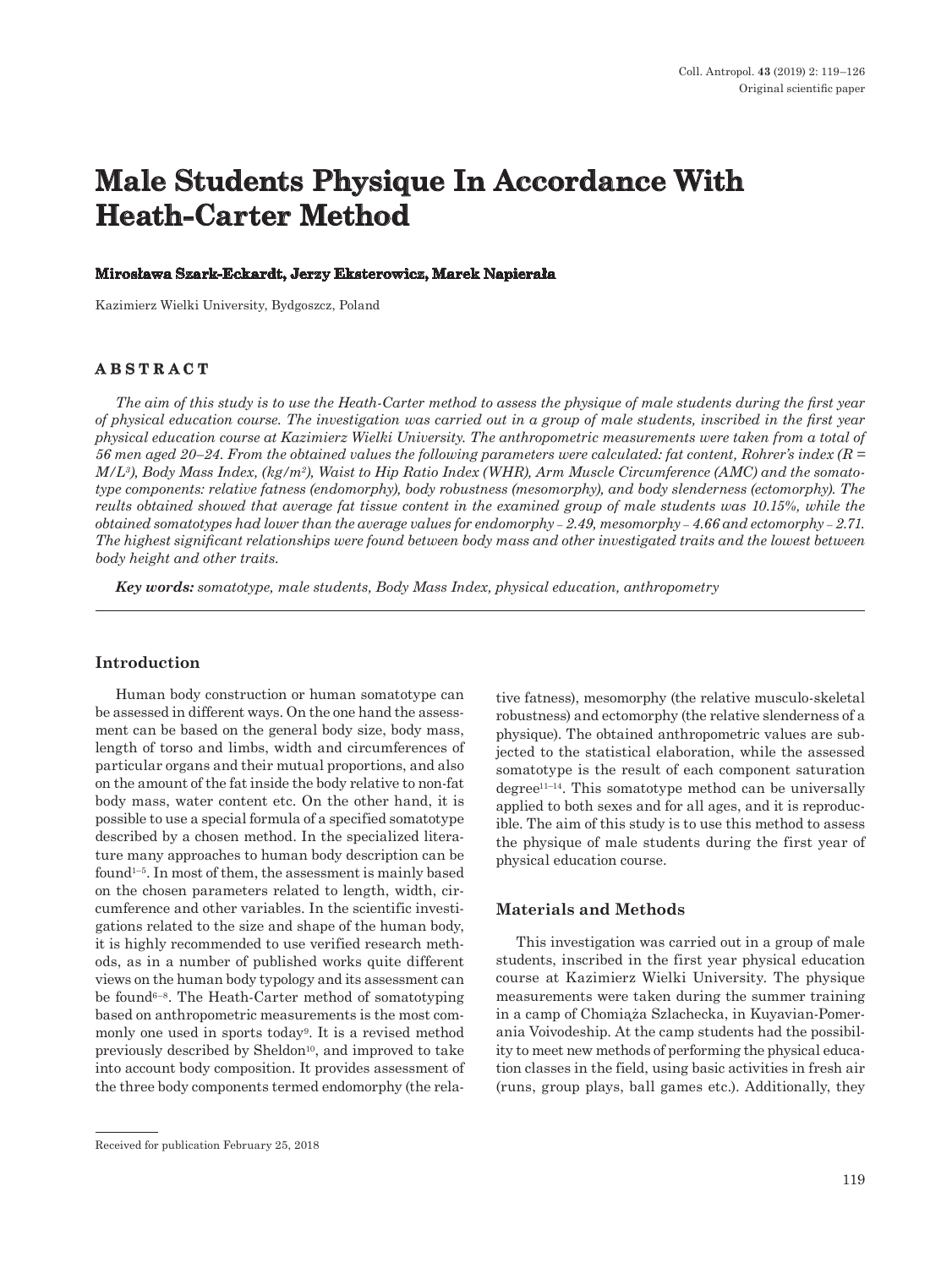could also familiarize themselves with some activities which require the use of sport equipment to be performed (e.g. bicycles, rollers, poles, boats, kayaks, sailboats etc.). The main purpose of the summer camp was to show the multiplicity of various sport activities in the field, as well as some possibilities to use the landforms during any sport idea (hills, forests, valleys, water reservoirs), and finally, to raise awareness among students about many dangers which exist during such activities and to inform them about the ways to counteract them when they appear.

The anthropometric measurements were taken on the 13th of July 2016 in the afternoon hours, during the break from classes. A total of 56 men aged 20–24 took part in the investigation. They were dressed in sportswear (shirt and shorts). The following measurements were taken: body height (B–V), body mass, skinfold thickness: the arm triceps skinfold (TSF), subscapular skinfold (SCSF), suprailiac skinfold (SISF), elbow width (cl–cm), knee width (epl–epm), circumference of the arm, crus, waist and hips. From the obtained values the following parameters were calculated: fat content, Rohrer's index  $(R = M/\sqrt{m})$ L3), Body Mass Index, (kg/m2), Waist to Hip Ratio Index (WHR), Arm Muscle Circumference (AMC) and body composition components: fatness (endomorphy), body robustness (mesomorphy), and body slenderness (ectomorphy). All measurements were taken using the anthropometric tools from Siber Hegner & Co. Ltd (Switzerland): anthropometer, outside caliper, vernier caliper, and anthropometric tape. The measurements were taken by the same researcher, applying standard anthropometric methods according to the procedure of the International Biological Program. According to the accepted procedures, all measurements were taken at one time and each student was investigated in one go. For each research participant, a separate protocol was prepared. After that, the values were tabulated and calculated according to the procedures of Heath-Carter method9. The statistical analyses included the following parameters: average values, standard deviations, correlations between investigated variables, and regression coefficients separately for each component of the somatotype. For calculations, Statistica 12 program was used.

## **Results**

The analysis of the data showed that the average fat tissue, considering body mass, in investigated male students was 10.5%. However, the parameters which describe the somatotypes reached values under the average, endomorphy (body fatness) 2.49, mesomorphy (body robustness) 4.66 and ectomorphy (body slimness) 2.71 (Table 1). Figure 1 shows somatotype categories as represented on the somatochart.

In Table 2 the results of the correlation analysis between the examined variables are shown. The Pearson correlation coefficient was used to find out linear relations between the variables, where increase of one feature value results in proportional changes in another feature value. The following values were determined:

| $\leq 0.2$ – weak correlation (virtually no relation)   |
|---------------------------------------------------------|
| $0.2 - 0.4 - low correlation (explicit relation)$       |
| $0.4 - 0.6$ – moderate correlation (important relation) |
| $0.6 - 0.8$ – high correlation (substantial relation)   |
| $0.8 - 0.9$ – very high correlation (large relation)    |
| $0.9 - 1.0$ – almost total correlation                  |

The highest correlations obtained between investigated variables were those related to body mass. There was no correlation between body height and other comparing features.

The multiple linear regression analysis was performed for each somatotype category separately. From the analysis of the graphic model of the multiple linear regression for endomorphy (Figure 2), it can be conclud-

| Traits         | Averages | Me       | Min      | Max      | Variance | $\mathbf s$ | V        |  |  |  |
|----------------|----------|----------|----------|----------|----------|-------------|----------|--|--|--|
| Body height    | 181.4268 | 180.3500 | 167.9000 | 203.0000 | 49.1659  | 7.01184     | 3.86483  |  |  |  |
| Body mass      | 77.7214  | 75.8500  | 57.4000  | 116,0000 | 118.5581 | 10.88844    | 14.00957 |  |  |  |
| Fat tissue (%) | 10.1526  | 9.7698   | 5.5956   | 21.0641  | 10.8263  | 3.29033     | 32.40882 |  |  |  |
| Rohrer's index | 1.3032   | 1.2600   | 1.0700   | 1.7600   | 0.0312   | 0.17669     | 13.55785 |  |  |  |
| BMI            | 23.6003  | 22.9308  | 19.2980  | 32.9956  | 8.8111   | 2.96835     | 12.57759 |  |  |  |
| <b>WHR</b>     | 0.9041   | 0.9020   | 0.8333   | 1.0108   | 0.0011   | 0.03283     | 3.63101  |  |  |  |
| AMC            | 28.6929  | 28.5387  | 24.2706  | 34.5508  | 5.7734   | 2.40279     | 8.37415  |  |  |  |
| Endomorphy     | 2.4911   | 2.5000   | 1.5000   | 6.0000   | 0.8317   | 0.91200     | 36.61060 |  |  |  |
| Mesomorphy     | 4.6607   | 4.0000   | 3.0000   | 8.5000   | 1.5373   | 1.23989     | 26.60309 |  |  |  |
| Ectomorphy     | 2.7054   | 3.0000   | 0.5000   | 5.0000   | 1.5798   | 1.25690     | 46.45954 |  |  |  |

| <b>TABLE 1</b>                         |
|----------------------------------------|
| BODY MEASURES OF INVESTIGATED STUDENTS |

Rohrer's index – degree of slimness; BMI – Body Mass Index; WHR – Waist to Hip Ratio (ratio); AMC – Arm Muscle Circumference – nutrition protein index.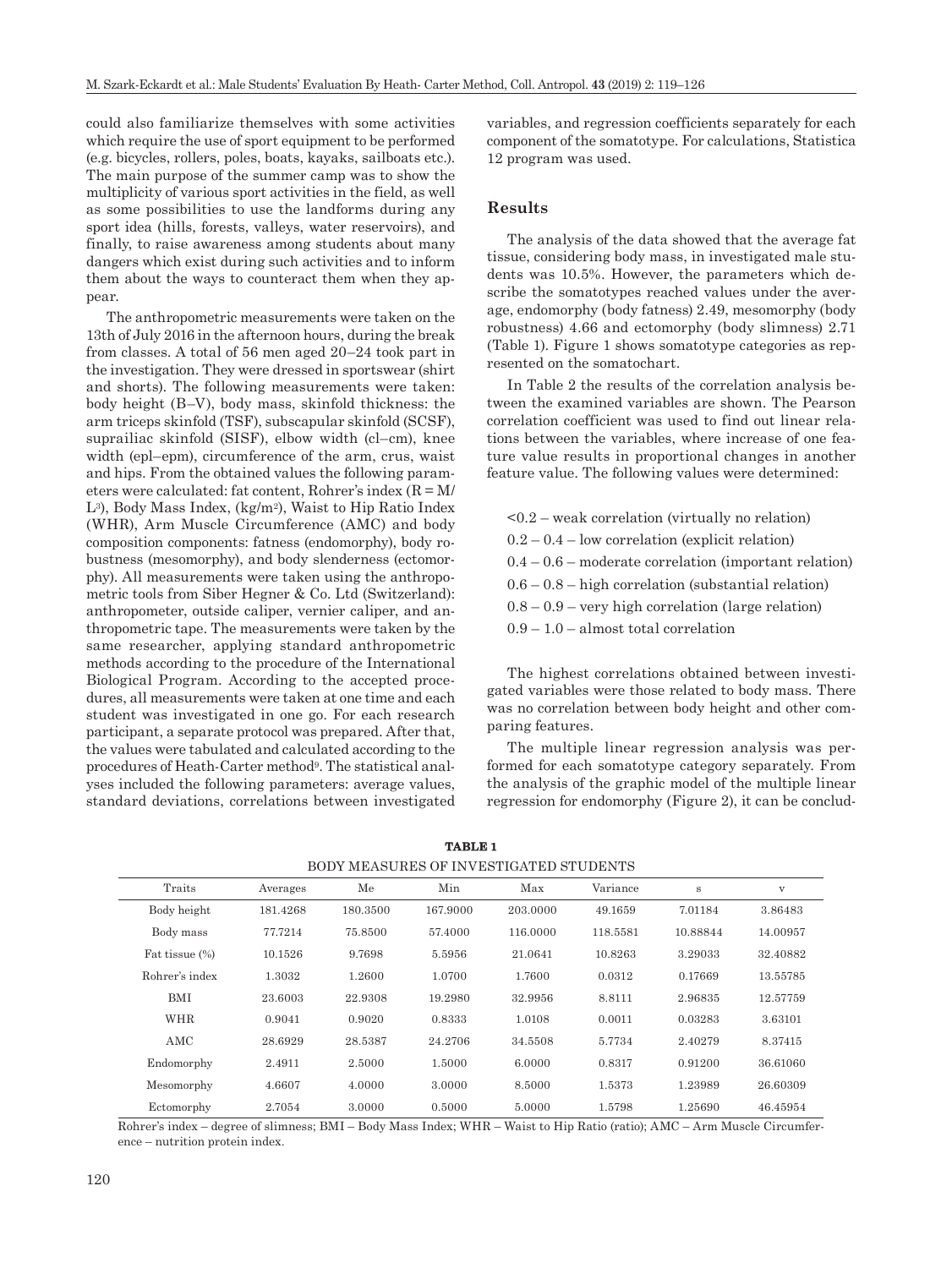| LEB COKKBLATION DETWEBIN INVESTIGATED VAKIADLES |                |           |                         |        |           |           |           |           |           |
|-------------------------------------------------|----------------|-----------|-------------------------|--------|-----------|-----------|-----------|-----------|-----------|
| Traits                                          | $\overline{2}$ | 3         | $\overline{\mathbf{4}}$ | 5      | 6         | 7         | 8         | 9         | 10        |
| 1. Body height                                  | 0.4624         | $-0.0985$ | $-0.0679$               | 0.1995 | $-0.2142$ | $-0.3677$ | $-0.0472$ | $-0.1423$ | 0.2640    |
| 2. Body mass                                    | 1.0000         | 0.8347    | 0.7820                  | 0.6061 | 0.5057    | 0.6496    | 0.7867    | 0.6981    | $-0.5601$ |
| 3. Fat tissue $(\%)$                            |                | 1.0000    | 0.9178                  | 0.5692 | 0.7077    | 0.9605    | 0.9064    | 0.8754    | $-0.7806$ |
| 4. Rohrer's index                               |                |           | 1.0000                  | 0.4150 | 0.5632    | 0.8743    | 0.9793    | 0.7487    | $-0.7220$ |
| 5. BMI                                          |                |           |                         | 1.0000 | 0.4087    | 0.4780    | 0.3716    | 0.7020    | $-0.4318$ |
| 6. WHR                                          |                |           |                         |        | 1.0000    | 0.7255    | 0.5850    | 0.6980    | $-0.5282$ |
| 7. AMC                                          |                |           |                         |        |           | 1.0000    | 0.8560    | 0.8565    | $-0.7934$ |
| 8. Endomorphy                                   |                |           |                         |        |           |           | 1.0000    | 0.7409    | $-0.7081$ |
| 9. Mesomorphy                                   |                |           |                         |        |           |           |           | 1.0000    | $-0.7565$ |
| 10. Ectomorphy                                  |                |           |                         |        |           |           |           |           | 1.0000    |

**TABLE 2** THE CORRELATION BETWEEN INVESTIGATED VARIABLES

Rohrer's index – degree of slimness; BMI – Body Mass Index; WHR – Waist to Hip Ratio (ratio); AMC – Arm Muscle Circumference – nutrition protein index.

ed that 96.5 % of variable values were explained by the applied model. The  $\mathbb{R}^2$  value is an index, which describes the quality of matching the model to data. The value of  $R<sup>2</sup>$ , nearly reaching 1.0, shows that almost all dependent variables can be explained by independent variables included into the model. From Table 2 it can be seen that the statistically significant independent variables are Rohrer's Index (p=0.000000) and Body Mass Index  $(p=0.027058)$ . The remaining 3.5 % refers to independent variables without statistical significance, From this data it can be concluded that for the determination of the somatotype category of endomorphs, only Rohrer's Index and Body Mass Index need to be measured (Table 3, Figure 2).

From the analysis of the graphic model of the multiple linear regression for mesomorphs it can be seen, that 83.5 % of variable values are explained by mesomorphy and other variables (Figure 3). The value of  $\mathbb{R}^2$  is again almost reaching 1.0, which indicates that almost all de-

pendent variables may be explained by independent variables included into the model. This analysis shows that the only statistically significant independent variable is Body Mass Index (p=0.000031). The remaining 16.5 % of independent variables demonstrate no statistical significance. From this, it may be concluded that for the determination of the somatotype category of mesomorphs, only Body Mass Index should be determined (Table 4, Figure 3).

The analysis of the graphic model of the multiple line regression for ectomorphs shows that 64.9 % of variable values are explained by ectomorphy and other variables (Figure 4). The  $\mathbb{R}^2$  value, like in the two previously described models, is again close to 1.0, which indicates that the model fits data well, and that almost all dependent variables can be explained by independent variables included into the model. In this analysis, the only statistically significant independent variable is Body Height (p=0.010391). The remaining 35.1% of independent vari-

| Dep.Var.8<br>Particip. 56 | Multiple $R = .98467509$<br>Correct. $R2 = .96514951$ |                     | $F = 218.5957$<br>$p = 0.000000$ |                  | $df = 7.48$<br>$R^2 = .96958503$<br>Est. stand. error: .170254050 |          |
|---------------------------|-------------------------------------------------------|---------------------|----------------------------------|------------------|-------------------------------------------------------------------|----------|
|                           | $h^*$                                                 | $St. Error from h*$ | $\mathbf b$                      | St. Error from b | T(14)                                                             | p        |
| Absolute term             |                                                       |                     | 9.73491                          | 5.670390         | 1.71680                                                           | 0.092464 |
| Body height               | $-0.482070$                                           | 0.243958            | $-0.06270$                       | 0.031730         | $-1.97604$                                                        | 0.053913 |
| Body mass                 | 0.740299                                              | 0.615699            | 0.06201                          | 0.051570         | 1.20237                                                           | 0.235118 |
| Fat tissue (%)            | $-0.136088$                                           | 1.185488            | $-0.04181$                       | 0.364230         | $-0.11480$                                                        | 0.909086 |
| Rohrer's index            | 0.892476                                              | 0.071655            | 0.24737                          | 0.019861         | 12.45510                                                          | 0.000000 |
| <b>BMI</b>                | $-0.080694$                                           | 0.035384            | $-0.03063$                       | 0.013430         | $-2.28052$                                                        | 0.027058 |
| <b>WHR</b>                | 0.071485                                              | 0.038885            | 1.98592                          | 1.080276         | 1.83835                                                           | 0.072203 |
| AMC                       | $-0.465137$                                           | 0.788442            | $-2.40086$                       | 4.069641         | $-0.58994$                                                        | 0.557995 |

**TABLE 3** REGRESSION RESULTS FOR ENDOMORPHY AND BODY TRAITS

Rohrer's index – degree of slimness; BMI – Body Mass Index; WHR – Waist to Hip Ratio (ratio); AMC – Arm Muscle Circumference – nutrition protein index

\* significant b are highlighted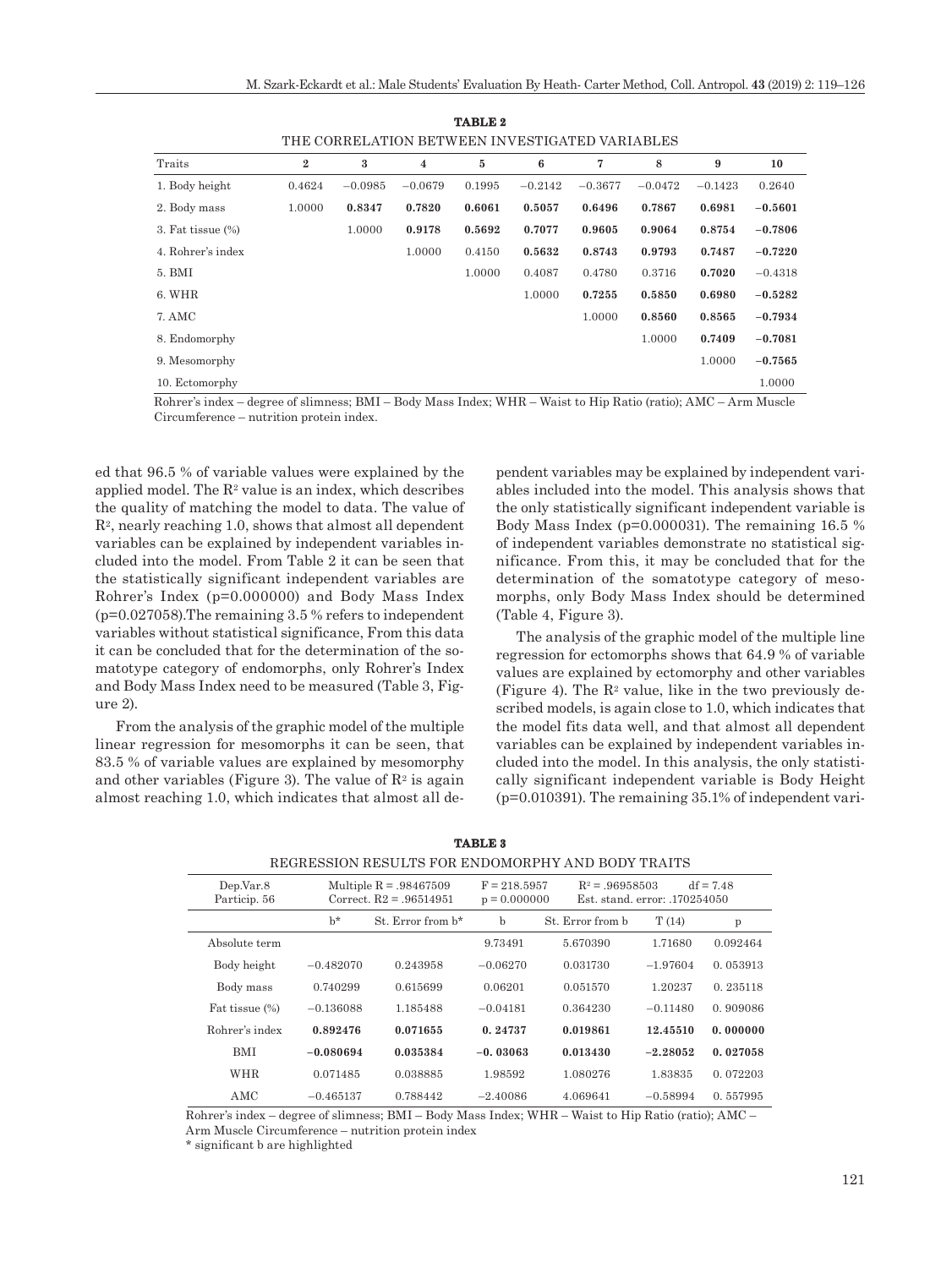

*Fig. 1. Adapted somatogram with marked points which correspond to investigated male students.*

ables show no statistical significance. Considering the above, it can be deducted, that for the determination of the somatotype category of ectomorphs, it is enough to measure Body Height (Table 5, Figure 4).

## **Discussion**

Previous research carried out by the authors<sup>8</sup> described the somatic physique of female students enrolled in the first year physical education course. The observed average fat tissue content in that group was around 13.56%, considering body mass. However, parameters which charac-



*Fig. 2. Graphic model of linear regression for endomorphy and body traits.*



*Fig. 3. Graphic model of linear regression for mesomorphy and body traits.*

| Dep.Var. 9<br>Particip. 56 |             | Multiple $R = 92507282$<br>Correct, $R^2 = .83472467$ | $F = 40.68258$<br>$p = 0.000000$ | $R^2 = .85575971$ | $df = 7.48$<br>Est. stand. error: .504067441 |          |  |
|----------------------------|-------------|-------------------------------------------------------|----------------------------------|-------------------|----------------------------------------------|----------|--|
|                            | $h^*$       | St. Error from b*                                     | $\mathbf b$                      | St. Error from b  | T(14)                                        | p        |  |
|                            |             |                                                       | 6.149196                         | 16.78820          | 0.366281                                     | 0.715765 |  |
| Body height                | $-0.518765$ | 0.531268                                              | $-0.091733$                      | 0.09394           | $-0.976466$                                  | 0.333729 |  |
| Body mass                  | 0.809904    | 1.340813                                              | 0.092226                         | 0.15268           | 0.604040                                     | 0.548662 |  |
| Fat tissue (%)             | $-0.296523$ | 2.581645                                              | $-0.123859$                      | 1.07837           | $-0.114858$                                  | 0.909037 |  |
| Rohrer's index             | $-0.040691$ | 0.156045                                              | $-0.015334$                      | 0.05880           | $-0.260765$                                  | 0.795389 |  |
| <b>BMI</b>                 | 0.354286    | 0.077056                                              | 0.182819                         | 0.03976           | 4.597764                                     | 0.000031 |  |
| <b>WHR</b>                 | 0.114916    | 0.084681                                              | 4.340316                         | 3.19835           | 1.357049                                     | 0.181113 |  |
| AMC                        | 0.207258    | 1.716996                                              | 1.454422                         | 12.04890          | 0.120710                                     | 0.904425 |  |

**TABLE 4** REGRESSION RESULTS FOR MEZOMORPHY AND BODY TRAITS

Rohrer's index – degree of slimness; BMI – Body Mass Index; WHR – Waist to Hip Ratio (ratio); AMC – Arm Muscle Circumference – nutrition protein index.

\* significant b are highlighted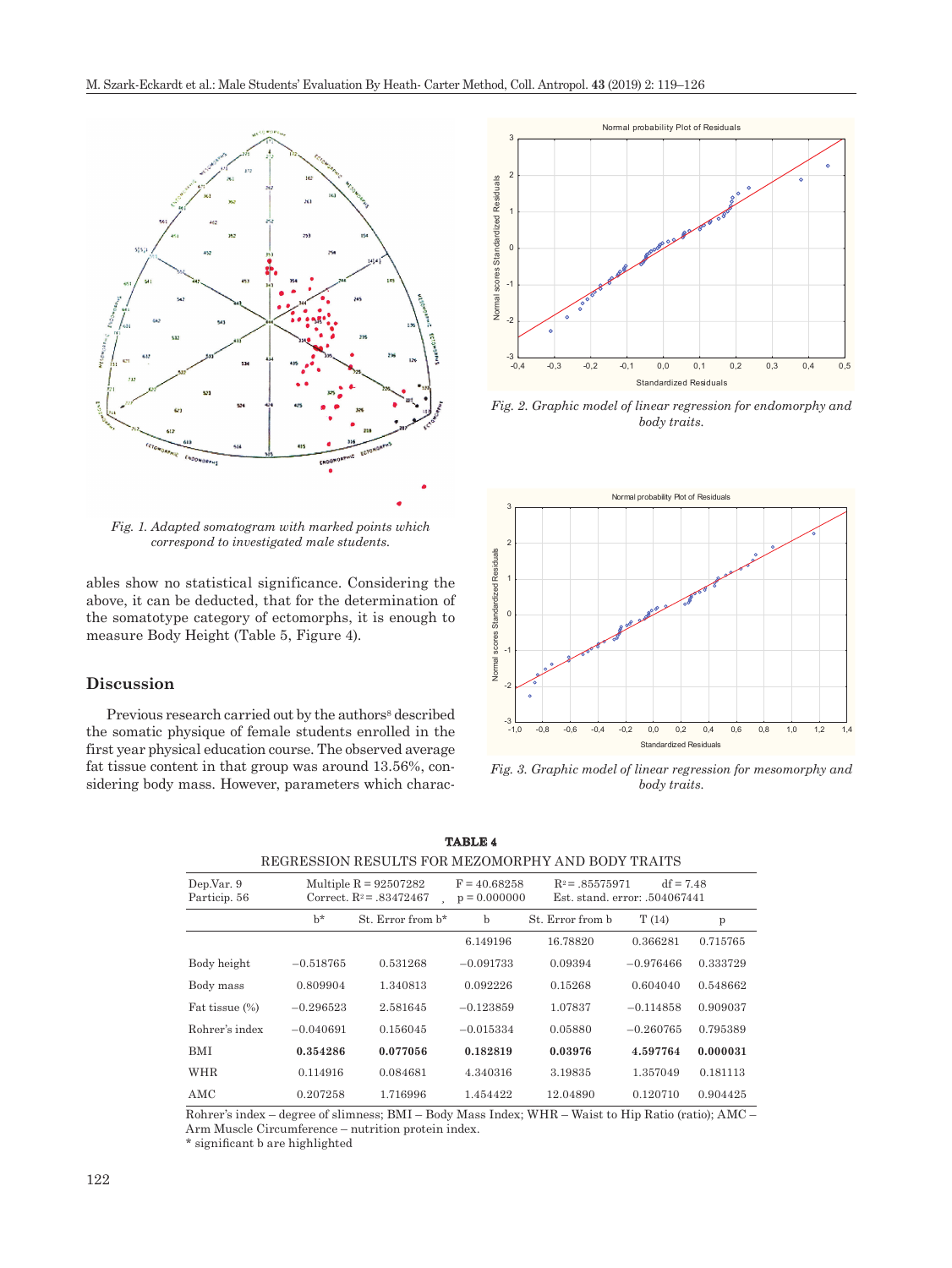| REGRESSION RESULTS FOR ECTOMORPHY AND BODY TRAITS |            |                                                        |            |                                                       |            |                                              |  |  |  |
|---------------------------------------------------|------------|--------------------------------------------------------|------------|-------------------------------------------------------|------------|----------------------------------------------|--|--|--|
| Dep.Var. 10<br>Particip. 56                       |            | Multiple $R = 0.83269735$<br>Correct. $R2 = .64867017$ |            | $F = 15.50686$<br>$R^2 = .69338487$<br>$p = 0.000000$ |            | $df = 7.48$<br>Est. stand. error: .745001338 |  |  |  |
|                                                   | $h^*$      | St. Error from b*                                      | b          | St. Error from b                                      | T(14)      | $\mathbf{p}$                                 |  |  |  |
| Absolute term                                     |            |                                                        | $-57.4911$ | 24.81261                                              | $-2.31701$ | 0.024815                                     |  |  |  |
| Body height                                       | 2.06610    | 0.774582                                               | 0.3704     | 0.13885                                               | 2.66738    | 0.010391                                     |  |  |  |
| Body mass                                         | $-2.72741$ | 1.954887                                               | $-0.3148$  | 0.22566                                               | $-1.39517$ | 0.169386                                     |  |  |  |
| Fat tissue (%)                                    | 0.59362    | 3.764004                                               | 0.2514     | 1.59380                                               | 0.15771    | 0.875348                                     |  |  |  |
| Rohrer's index                                    | $-0.04573$ | 0.227511                                               | $-0.0175$  | 0.08691                                               | $-0.20099$ | 0.841559                                     |  |  |  |
| <b>BMI</b>                                        | $-0.11837$ | 0.112347                                               | $-0.0619$  | 0.05877                                               | $-1.05362$ | 0.297334                                     |  |  |  |
| WHR                                               | 0.06350    | 0.123464                                               | 2.4314     | 4.72709                                               | 0.51435    | 0.609367                                     |  |  |  |
| AMC.                                              | 1.21859    | 2.503357                                               | 8.6687     | 17.80802                                              | 0.48678    | 0.628627                                     |  |  |  |

**TABLE 5** REGRESSION RESULTS FOR ECTOMORPHY AND BODY TRAITS

Rohrer's index – degree of slimness; BMI – Body Mass Index; WHR – Waist to Hip Ratio (ratio); AMC – Arm Muscle Circumference-nutrition protein index.

\* significant b are highlighted



*Fig. 4. Graphic model of linear regression for ectomorphy and body traits.*

terize somatotype reached lower values than the average: endomorphy 3.59, mesomorphy 3.52, ectomorphy 2.78. The investigated students' physique was classified as slender, low-fat and not very strongly built. When compared to data on male students presented in this paper it can be seen that male students had lower fat content (10.5%), lower values of both endomorphy (2.49) and ectomorphy (body slimness) 2.71, but a higher value of mesomorphy (4.66) than the previously examined female students.

In the study Martínez et al.<sup>6</sup>, tried to investigate the somatic parameters in 36 young semi-professional Caucasian swimmers (22 boys and 14 girls). It was found that the somatotype was twice as big for girls than for boys, probably due to different food habits and consumption of different nutritional values.

The most widely applied method for obtaining the somatotype is the anthropometric method of Heath and Carter, particularly in sports. Thus, in the research car-ried out by [Sánchez](https://www.ncbi.nlm.nih.gov/pubmed/?term=SanchezMunoz C%5BAuthor%5D&cauthor=true&cauthor_uid=17957016)-Muñoz, [Sanz](https://www.ncbi.nlm.nih.gov/pubmed/?term=Sanz D%5BAuthor%5D&cauthor=true&cauthor_uid=17957016) and Zabala<sup>1</sup> anthropometric features, body composition as well as somatotype were measured in the homogenous group of 123 male and female tennis players, comparing the anthropometric data, physique and somatotype of 12 best ranking junior tennis players with those at lower ranking positions in order to establish the anthropometric profile for the junior ranking elite. The study included players who regularly play in the tournaments sanctioned by Western Australian Lawn Tennis Association. In the study no significant differences were found for body height and body mass between 12 best ranking players and their colleagues lower on the ranking list. However, it was found that best 12 female players were much higher than girls with lower ranking. Significant differences in humerus width were also found between the best first and second ranking female players. The average (SD) somatotype in elite juniors tennis players was defined as ectomorphic (2.4 (0.7), 5.2, (0.8), 2.9, (0.7) and average SD of somatotype for that group could be defined as endomorphic (3.8 (0.9), 4.6, (1.0) 2.4 (1.0). It is also worth mentioning that no significant differences were found in the somatic components between the best 12 players and worse players by gender.

Dixson et al.<sup>2</sup> carried out five studies on physique determination and sexual attractiveness among males and females from New Zealand and California. In the first 3 studies women were asked to judge the pictures of male stimulus. Women from both countries judged as more attractive mesomorphic (muscular) stimulus and medium male somatotypes, than ectomorphic (slim) and endomorphic (strongly built) ones. In next two studies men judged the attractiveness of female pictures differing in waist to hip ratio (WHR) (from 0.5 till 1.0). The WHR value of 0.7 was judged as the most attractive in New Zealand and the value of 0.6 in California.

The study carried out by Lowery et al.<sup>3</sup> analyzed the relationships between self-esteem, body image and health behaviors, and its results showed strong correlations between investigated variables and important differences by gender.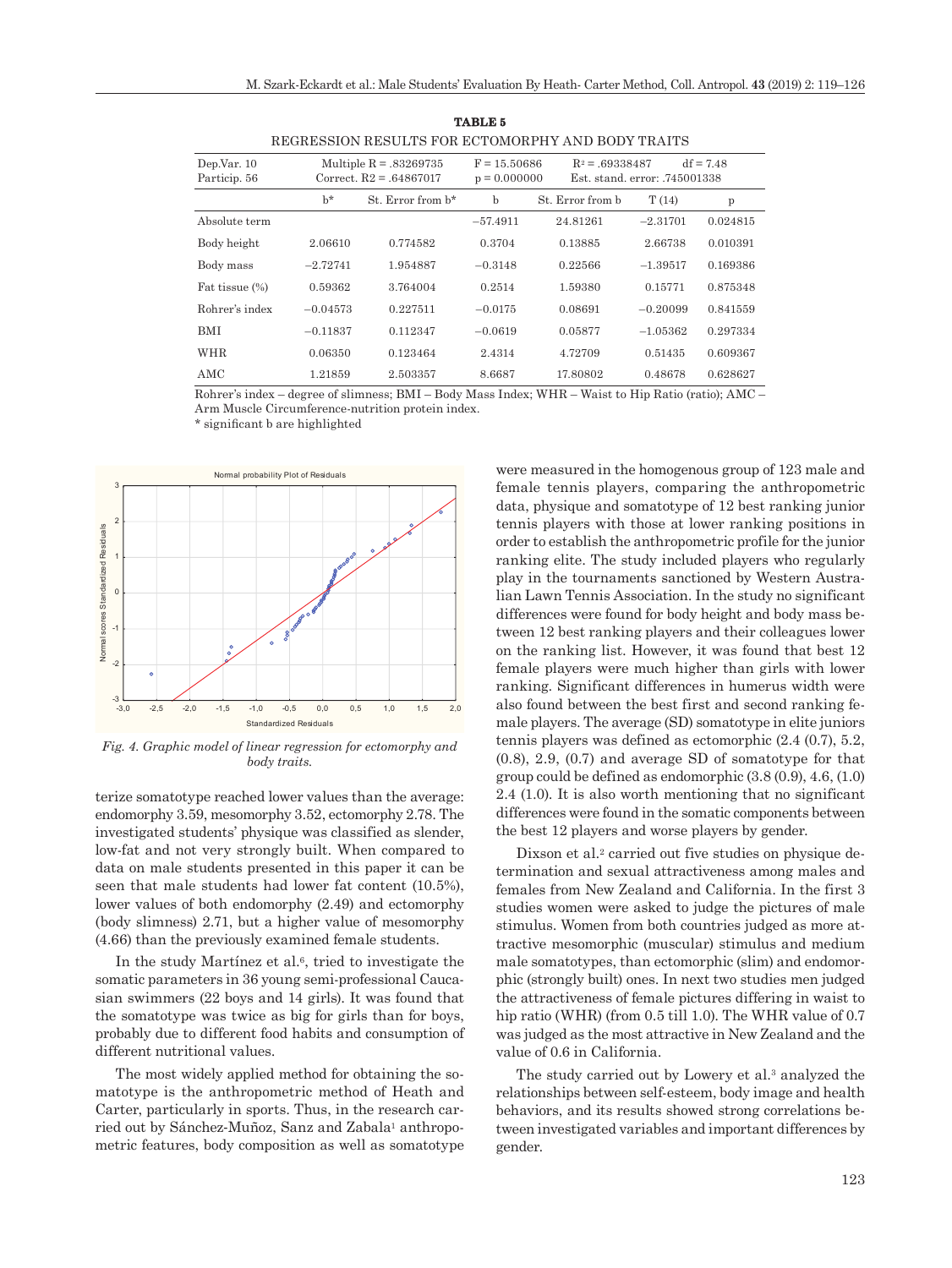The study carried by Szark-Eckard et al.4 aimed to define the somatic features and motor skills in 54 10-year old pupils of primary school in Bydgoszcz. Two groups of children were investigated, swimmers and non-swimmers. Five trials based on the international physical fitness test were performed to assess motor skills, strength, agility, speed, stomach muscles strength and flexibility. Body height, body mass, BMI and Rohrer's index were used to assess the somatic features. The results showed that children who were regular active swimmers had better physical fitness than non-swimmers, but no difference between the two groups was found for somatic features.

Recent research carried out by Eksterowicz, Napierała and Zukow<sup>5</sup> on the relationship between the somatic physique and sport results in runners from Kenya, showed that physique and body composition for long distance runners were quite homogenous and that they could be characterized as a very small body-size group. It was also found that some of somatic features such as foot width, length of the trunk and forearm length could have an important influence on the obtained results in the long distance runs.

Another anthropometric study<sup>7</sup> determined the body composition in a group of girls (52 participants with an average age of 13.9) with scoliosis (average scoliosis curvature 27°). None of the researched girls with spine condition underwent any treatment or surgery due to the spine. The control group consisted of 92 girls with no spine deformation, adjusted to the first group by age (average 13.9). In this research it was observed that in comparison to the control group, girls with scoliosis problem had significantly less average body mass, lower BMI and smaller percentage of fat tissue. From the group of 52 girls with spine scoliosis, 11 of them (21.2%) had BMI parameter lower than 17.5, which is recognized as a bordering value for anorexia. In contrast, in the control group only 3 out of 92 girls (3.3%) had BMI lower than 17.5. Moreover, the somatotype was different between these both groups: higher values were obtained for ectomorphic component  $(3.29 \pm 1.68)$  in comparison with the control group  $2.40 \pm 1.11$ p <0.001) and lower in the mesomorphic component (2.86  $\pm 0.82$  in comparison to control group  $3.70 \pm 1.11$ , p<0.001).

The study by Bayios et al.<sup>11</sup> tried to determine the anthropometric profile, physique and somatotype for 518 Greek female basketball players (B), volleyball players (V) and handball players (H), all of them members of the First National League. 12 anthropometric measurements were taken, all necessary to determine the body composition and somatotype components. The obtained results showed that volleyball players were definitely the highest and had the lowest fat tissue values. Their somatotype was characterized as balanced endomorph (3.4–2.7–2.9). On the other hand, basketball players were higher and slimmer than handball players, with the somatotype described as mesomorph-endomorph (3.7–3.2–2.4). Handball players were the shortest, but they had the highest value of fat tissue content, and their somatotype was characterized as mesomorph-endomorph (4.2–4.7–1.8).

The study conducted by Carter et al.<sup>12</sup> compared the somatotype and body size in the group of female basketball players from 14 countries, based on anthropometric measures taken before the Women's World Championship in basketball in Australia, in 1994 year. As the results clearly showed, mean somatotypes by position were significantly different. Guards had greater mesomorphy than centres and less ectomorphy than forwards and centres. Players who played as guards were characterized by somatotype in the range of 2.9–3.9–2.6, while forwards had the somatotype 2.8–3.5–3.2.

Another investigation $14$  was concerned with the somatic body build and skills needed to keep dynamic bodybalance in female athletes, aged 8–11, who practice artistic gymnastics. To assess the somatotype in this group the Heath-Carter method<sup>9</sup> was used, based on the classic conception of the 3 components taken from Sheldon body structure<sup>10</sup>. The average values for the somatotype components in artistic gymnasts were 2.65±1.29 for endomorphy, 2.45±0.37 for mesomorphy and 3.95±0.64 for ectomorphy. The average Body Mass Index (BMI) in that group was 15.32, what indicates advanced slimness.

The same method was applied in the research<sup>15</sup> on Polish badminton players from top rated teams, which showed that the somatotype which characterized this group of sport players had values in the range of 3.0 : 3.0 : 2.5. Body mass, body height and BMI parameters for them were higher in comparison to most badminton players from other countries.

The results obtained by a study<sup>16</sup> on mixed male and female groups who engage in sports and those sports-inactive, aged between18–36, showed that BMI parameters were significantly higher in the sports inactive group than in participants who were active in sports.

The analysis of the results from the study conducted by Szafraniec<sup>17</sup> indicated some differences by residence in the somatic body structure of female students from the University of Rzeszów. Most of them were characterized by the leptosomatic body structure. However, students who lived in the villages had wider shoulders, larger chest circumference and were much heavier in comparison to students who lived in the cities. Additionally, women, who were characterized by pyknic body structure, were the first to reach their adolescence period while those with the leptosomatic body structure were the latest.

The research results collected by other authors<sup>18</sup> among women who professionally engage in sports in the United States showed that these female athletes face the paradoxical challenge of acquiring a degree of muscularity to be successful in their sport, yet they also endure pressure from societal expectations of femininity that often do not conform with the notion of muscularity. The above research included 221 participants of both sexes, divided in 3 groups: women-athletes-students, women-students, men-athletes-students. The obtained results and their analyses showed that women-students wanted to be muscular for the following reasons: functionality (45%), health (42%), external satisfaction (21%), internal satisfaction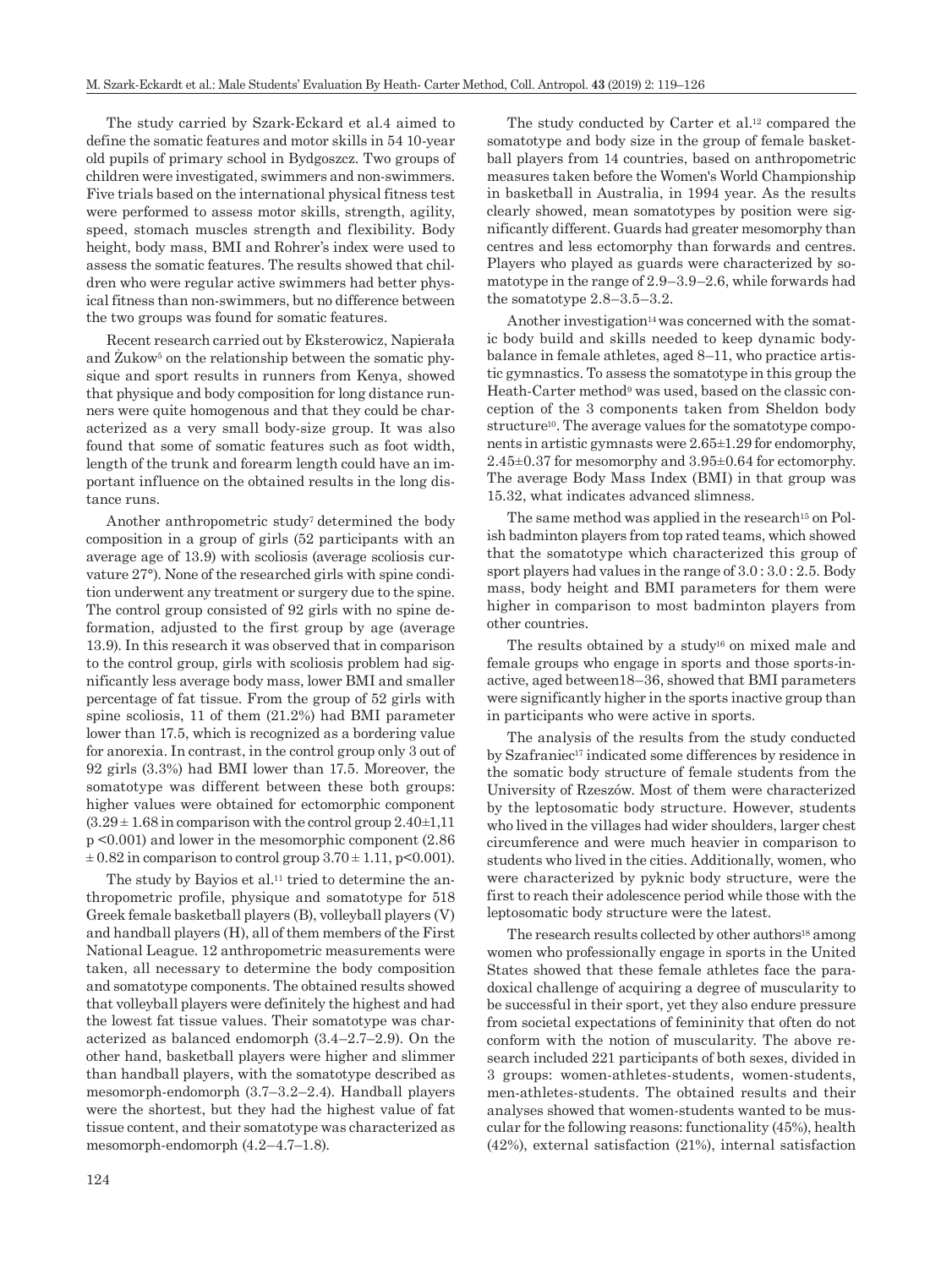(18%). Only 16% of female student-athletes did not want to be muscular, whereas every male student-athlete reported a desire to be muscular. The authors indicate that the results of this study can be used to better understand the unique drive for muscularity among athletes, particularly female college student-athletes who live the paradox of negotiating societal standards of femininity with this desire to be muscular<sup>18</sup>.

The main goal of another important investigation carried out by Genovese and Little19 was to examine a relationship between mesomorphy and experiential cognitive style in the group of university students (30 women and 24 men). Anthropometric somatotypes were obtained by using the Heath-Carter method. The results showed that there were significant correlations between mesomorphy and experiential cognitive style for men  $(r(s) = .33)$  and women  $(r(s) = .25)$ . For men, experiential cognitive style was also correlated with endomorphy  $(r(s) = .39)$  and ectomorphy ( $rs = -.48$ ).

Another study20 tried to determine the degree of movement limits for women in the over 65 years of age with metabolic syndrome in comparison with a matched group without metabolic syndrome. It found that better test results had women without the above syndrome, although all investigated women represented the same somatotype.

Korean authors Noh et al.<sup>21</sup> demonstrated that taekwondo athletes had higher values of ectomorphic components than not-athletes. However, both endomorphic and mesomorphic components were lower than in not-athletes persons.

Yavuz<sup>22</sup> compared anthropometric traits and physical fitness in 2 groups of female volleyball players (teenagers aged around 14), who took part in the national tournaments (both groups with different levels of sport results and achievements). In the study 60 volleyball players volunteers took part. Anthropometric measurements were used to determine the anthropometric and somatic characteristics as well as tests for physical fitness including hand strength, legs and back strength, flexibility, inclination in the knee, vertical jump, 20m sprint and ergo-spirometry. Players from the second group, with worse sport results, had endomorphic values significantly higher  $(p < 0.05)$ , than players from first group with better sport results. Successful volleyball players had a clearly defined somatotype profile with ectomorphic component and lower fat tissue content.

Finally, [Francique](http://www.tandfonline.com/author/Carter-Francique%2C+Akilah+R)<sup>23</sup> investigated the prevalence of obesity among the university black-skin female students, with an attempt to find out how Black female students', who attended a predominantly White university in the United States, adopted physically active lifestyles and used campus recreational facilities. It was found that most of blackskin female students represent the endomorphic somatotype (visible obesity). The obtained results showed that 75.5% of the participants were followed the guidelines for regulation of obesity and physical activity, though interestingly 77.1% utilize the campus recreation facility fewer than two days per week. The findings suggest the sociocultural environment as the most influential factor on Black female students' relationship with physical activity, obesity and campus recreation facility usage23.

Summarizing the results of all the above studies, it can be said, that human physique definitely depends on the genotype, widely understood environmental conditions, behavior and lifestyle during life. A very important factor is also health throughout ontogeny.

#### **Conclusions**

The purpose of this paper was to explore the use of the Heath-Carter method for the determination of the somatotype of male students enrolled in the first year university course of physical education. The results obtained showed good fit of data to the statistical models applied and confirmed the usefulness of the method. The following conclusions can be drawn:

- 1. The average fat tissue content in the examined group of male students was 10.15%, while the obtained somatotypes had lower than the average values for endomorphy (fatness)  $-2.49$ , mesomorphy (robustness) – 4.66 and ectomorphy (slimness) –  $2.71$ .
- 2. The highest significant relationships were found between body mass and other investigated traits and the lowest between body height and other traits.
- 3. In the regression for endomorphy and other traits, the significant variables were Rohrer's index and Body Mass Index. Thus, according to the applied method, to determine the endomorphic somatotype it is enough to measure Rohrer's index and Body Mass Index.
- 4. In the regression analysis for mesomorphy and other traits the only significant variable was Body Mass Index. To determine the mesomorphic somatotype, only Body Mass Index could be used.
- 5. The regression analysis for ectomorphy showed that the most significant variable was body height. Thus, according to the applied method, to determine the ectomorphic somatotype it is enough to measure body height.